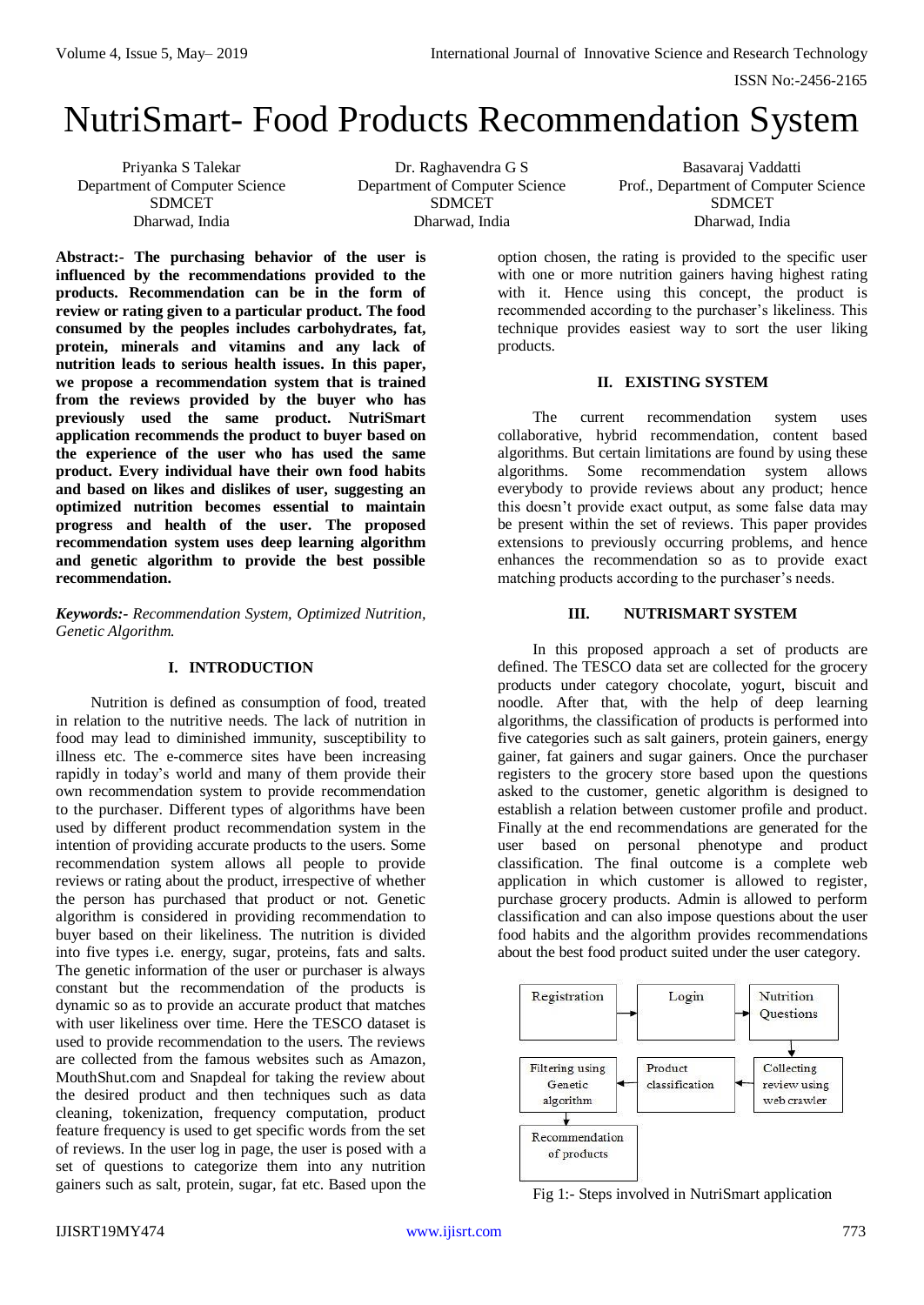ISSN No:-2456-2165

#### **IV. ARCHITECTURE**

The diagram below illustrates the various extremity points. The web.xml allows only legitimate request into the web container maintained by tomcat. The complete user interface is designed based on JSP, Ext JS and Angular JS. The RESTFul Services are used throughout algorithm and business services implementation. The data is reserved and reacquired in the data store by the respective service. This paper is implemented using open source server like Apache Tomcat. The application allows only authentic users to access the services. The web crawler based online review submission will have the input elements like web URL, products and XPath. The Web URL and XPath will be authenticated at first. If valid, then a real HTTP connection is formed with the web site. User profile is generated based on the questions. Word embedding and deep learning is used for product classification i.e. training data is provided to this algorithm. Unique words from the training data is found, then it computes the occurrence of the words and generates a matrix of M\*N word vector where M is number of reviews and N is the number of unique words amongst all the reviews. Once the word vector is found, later it acts as an input for the classification. The genetic algorithm is applied on the product classification. Hence, it establishes a relationship between user and the product. The products are recommended to the user based on likeliness found from the nutrition based questions asked to the user.



Fig 2:- NutriSmart architecture

#### **V. RESULTS**

Following are the snapshots of outcomes regarding the application developed.

1. The application developed allows people to register themselves if an individual is new to the application.

| Home                          | Login | <b>RegisterUser</b> |  |  |
|-------------------------------|-------|---------------------|--|--|
| <b>Enter the First Name:</b>  |       |                     |  |  |
| <b>Enter the Last Name:</b>   |       |                     |  |  |
| <b>Enter the Desired User</b> |       |                     |  |  |
| <b>Name:</b>                  |       |                     |  |  |
| <b>Enter the Password:</b>    |       |                     |  |  |
| <b>Enter the Email ID:</b>    |       |                     |  |  |
| <b>Enter Country:</b>         |       |                     |  |  |
| <b>Enter State:</b>           |       |                     |  |  |
| <b>Enter City:</b>            |       |                     |  |  |
| Register                      |       |                     |  |  |
| Fig 3                         |       |                     |  |  |

2. Various nutrition based questionnaire is imposed to the user to know the category of nutrition that the user belongs to such as energy, protein, fat, sugar and salt.



3. The user is distinguished in one or more feature type based on the nutrition questions answered.

| <b>View Nutrition Output</b> |                     |       |  |
|------------------------------|---------------------|-------|--|
| User ID                      | <b>Feature Type</b> | Score |  |
| priyanka80                   | <b>SALT</b>         |       |  |
| priyanka80                   | <b>SUGAR</b>        |       |  |
|                              | Fig $5$             |       |  |